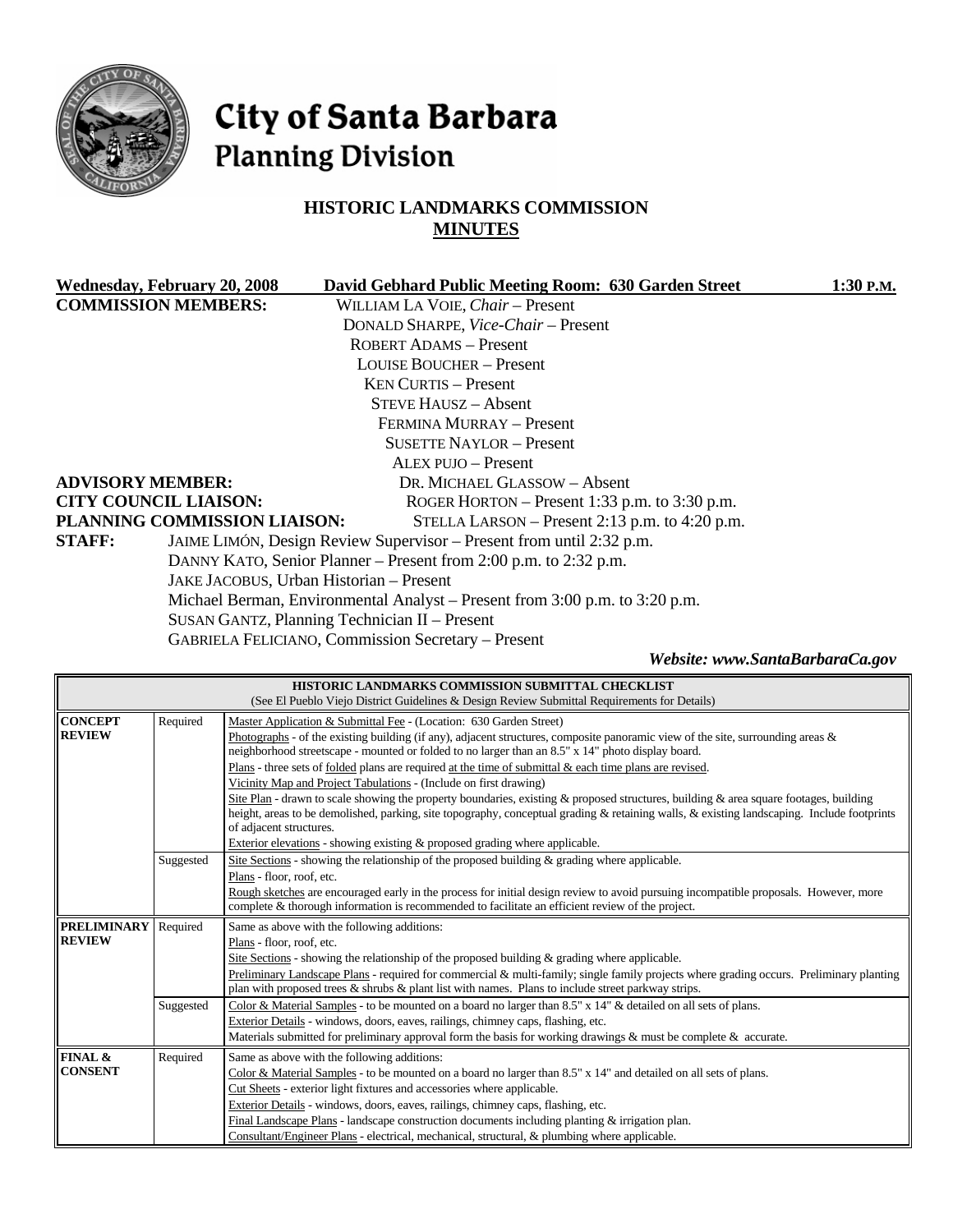#### **PLEASE BE ADVISED**

- \*\* All approvals made by the Historic Landmarks Commission (HLC) are based on compliance with Municipal Code Chapter 22.22 and with adopted HLC guidelines. Some agenda items have received a mailed notice and are subject to a public hearing.
- \*\* The approximate time the project will be reviewed is listed to the left of each item. It is suggested that applicants arrive 15 minutes early. The agenda schedule is subject to change as cancellations occur. Staff will notify applicants of time changes.
- \*\* The applicant's presence is required. If an applicant is not present, the item will be postponed indefinitely. If an applicant cancels or postpones an item without providing advance notice, the item will be postponed indefinitely and will not be placed on the following HLC agenda. In order to reschedule the item for review, the applicant must fill out and file a Supplemental Application Form at 630 Garden Street (Community Development Department) and submit appropriate plans.
- \*\* The Commission may grant an approval for any project scheduled on the agenda if sufficient information has been provided and no other discretionary review is required. Substitution of plans is not allowed, if revised plans differing from the submittal sets are brought to the meeting, motions for preliminary or final approval will be contingent upon staff review for code compliance.
- \*\* Preliminary and Final Historic Landmarks Commission approval is valid for one year from the date of the approval unless a time extension or Building Permit has been granted.
- \*\* The Commission may refer items to the Consent Calendar for Preliminary and Final Historic Landmarks Commission approval.
- **\*\* Items before the Commission may be appealed to the City Council. For further information on appeals, contact the Planning Division Staff or the City Clerk's Office. Said appeal must be in writing and must be filed with the City Clerk at City Hall within ten (10) calendar days of the meeting at which the Commission took action or rendered its decision. The scope of this project may be modified under further review.**
- \*\* **AMERICANS WITH DISABILITIES ACT:** In compliance with the Americans with Disabilities Act, if you need special assistance to participate in this meeting, please contact the Planning Division at (805) 564-5470. Notification at least 48 hours prior to the meeting will enable the City to make reasonable arrangements.
- **\*\* AGENDAS, MINUTES and REPORTS:** Copies of all documents relating to agenda items are available for review at 630 Garden St. and agendas and minutes are posted online at www.SantaBarbaraCa.gov/hlc. If you have any questions or wish to review the plans, please contact Susan Gantz, at (805) 564-5470 between the hours of 8:30 a.m. to 4:00 p.m., Monday through Thursday, and every other Friday.

#### **LICENSING ADVISORY:**

The Business and Professions Code of the State of California and the Municipal Code of the City of Santa Barbara restrict preparation of plans for certain project types to licensed professionals. Applicants are encouraged to consult with Building and Safety Staff or Planning Staff to verify requirements for their specific projects.

Unlicensed persons are limited to the preparation of plans for:

- $\triangleright$  Single or multiple family dwellings not to exceed four (4) units per lot, of wood frame construction, and not more than two stories and basement in height;
- ¾ Non-structural changes to storefronts; and,
- $\blacktriangleright$  Landscaping for single-family dwellings, or projects consisting solely of landscaping of not more than 5,000 square feet.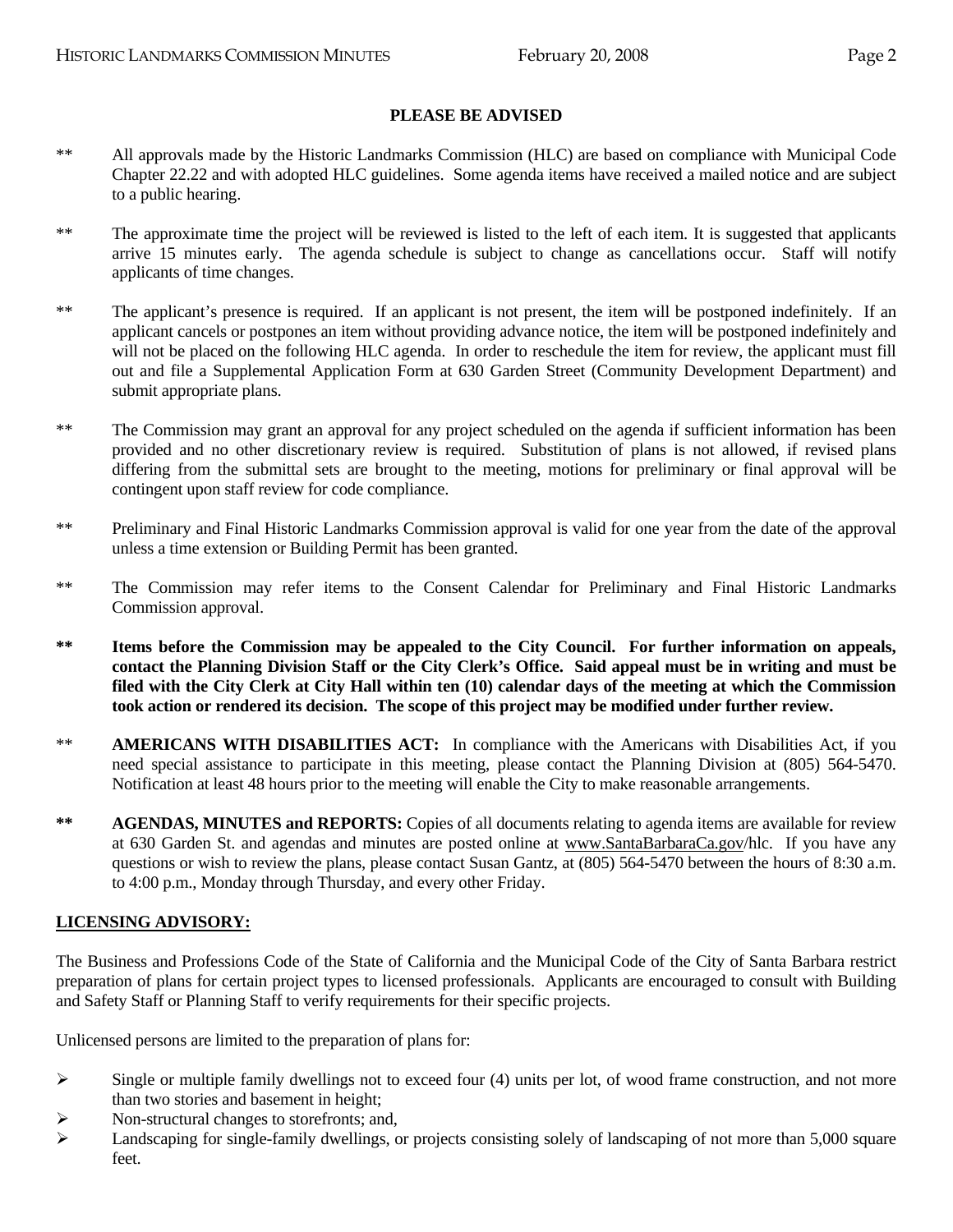### **NOTICE:**

- A. That on February 15, 2008, at 4:00 P.M., this Agenda was duly posted on the indoor and outdoor bulletin boards at the Community Development Department, 630 Garden Street, and online at www.SantaBarbaraCa.gov/hlc.
- B. This regular meeting of the Historic Landmarks Commission will be broadcast live and rebroadcast in its entirety on Friday at 1:00 P.M. on Channel 18.

# **GENERAL BUSINESS (1:31):**

A. Public Comment:

Any member of the public may address the Historic Landmarks Commission for up to two minutes on any subject within their jurisdiction that is not scheduled for a public discussion before the Board on that day. The total time for this item is ten minutes. (Public comment for items scheduled on today's agenda will be taken at the time the item is heard.)

Kellam De Forest, local resident, reported that the County Board of Supervisors upheld the County's Historic Landmarks Advisory Commission's position on the appeal of the project at the Santa Barbara Botanic Garden.

Alex Pujo, local resident, commented on the subject of tall buildings in El Pueblo Viejo Landmarks District (EPV) and elsewhere in the City.

Mary Louise Days, local resident, mentioned a chart of building heights that was possibly created in the 1970s and should be in the possession of City Staff. The buildings were measured from the building plans that existed at that time.

B. Approval of the minutes of the Historic Landmarks Commission meeting of February 6, 2008.

**Motion: Approval of the minutes of the Historic Landmarks Commission meeting of February 6, 2008, with corrections.**  Action: Boucher/Adams, 8/0/0. (Hausz absent.) Motion carried.

C. Consent Calendar.

**Motion: Ratify the Consent Calendar as reviewed by Donald Sharpe, with the exception of Item G, 1903 State Street, as reviewed by Robert Adams; and Item H, 1811 El Encanto Road, as reviewed by Robert Adams and William La Voie.** 

- Action: Boucher/Pujo, 8/0/0. (Curtis abstained from Item F, 102 E. Pueblo Street Hausz absent.) Motion carried.
- D. Announcements, requests by applicants for continuances and withdrawals, future agenda items, and appeals.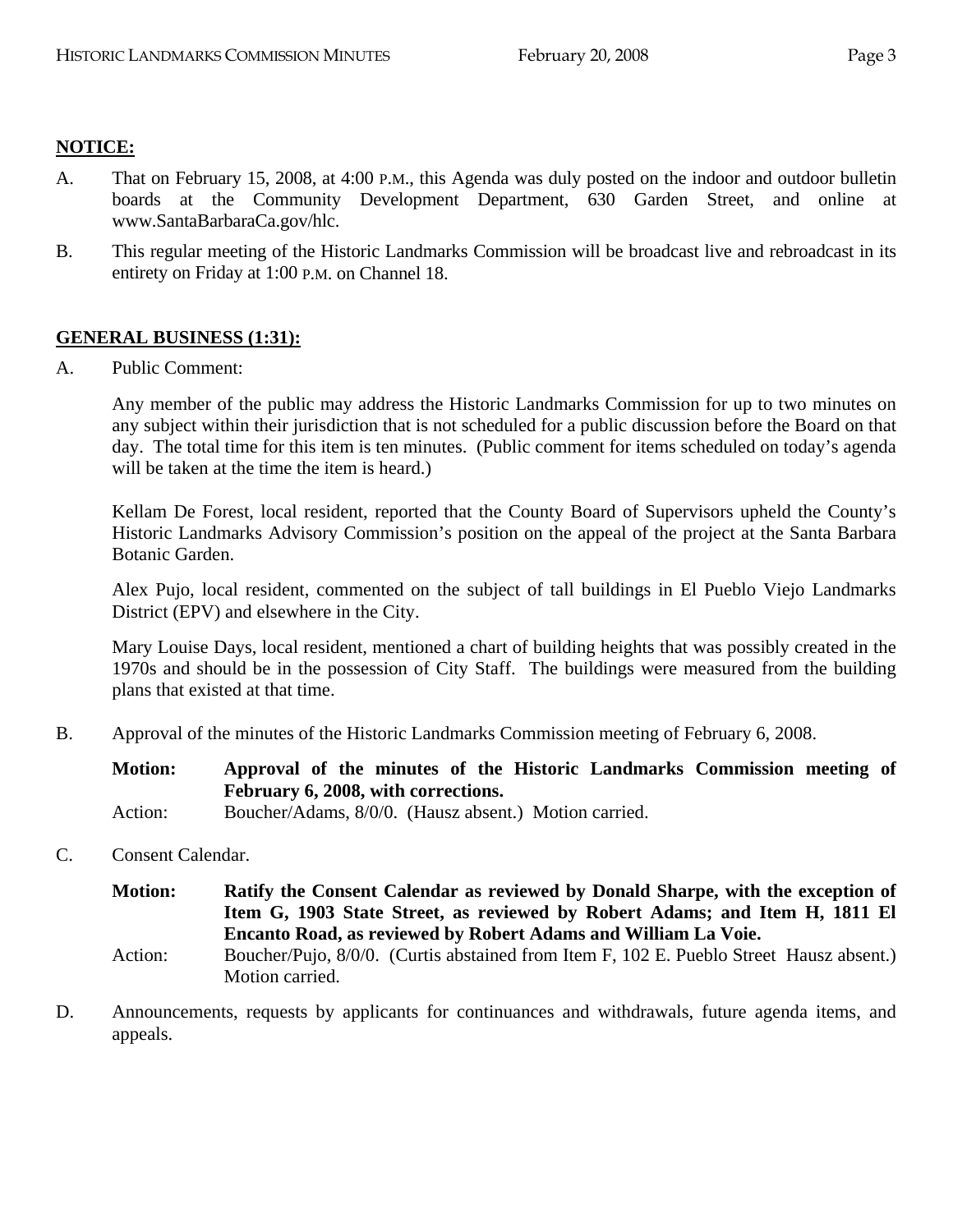- 1. Ms. Gantz made the following announcements:
	- a) Commissioner Hausz would be absent from today's meeting. Commissioner Naylor would be leaving at 5:30 p.m., and she would be stepping down from items 1and 3, the projects located at 101 E. Victoria Street and 2300 Garden Street, respectively. Commissioner Curtis would be stepping down from Item 10, 325 E Canon Perdido Street.
	- b) The appeal of the Staff Hearing Officer approval of the project at 222 W. Alamar Street was denied at the Planning Commission meeting on February 7th. As a reminder, Commissioner Sharpe volunteered to represent the HLC at the March 4, 2008, City Council appeal hearing for 517 Chapala Street.
	- c) The Radio Square project at 210 W. Carrillo Street, which was continued two weeks to today's hearing, was postponed two weeks to March 5th at Staff's request because the focused Historic Structures Letter Report is not yet complete. The project at 203 Chapala Street, which was continued two weeks to today's hearing, was postponed two weeks to March 5th at the applicant's request.

| <b>Motion:</b> | To continue Item 9, 203 Chapala Street. |
|----------------|-----------------------------------------|
| Action:        | Boucher/Naylor, 8/0/0. (Hausz absent.)  |

d) Also, a concept review of the De La Guerra Plaza project will be held tomorrow at the Planning Commission (PC) at approximately 1:00 p.m. It would be very helpful to both the applicant and the Planning Commission if someone from the HLC could attend.

Chair La Voie responded he would be attending the PC meeting.

2. Jaime Limón, Senior Planner, requested that an HLC representative attend the concept review of the Arlington Court project at the (March  $6<sup>th</sup>$ ) Planning Commission (PC) meeting. He emphasized the importance of HLC communicating its sentiments on the project.

Mr. Adams and Mr. Sharpe agreed to attend the meeting. Chair La Voie will not be able to attend.

Mr. Limón stated that, at a recent Ordinance Subcommittee meeting in front of City Council, with respect to the compatibility findings/subject criteria, the importance of effective communication between the HLC and the PC was discussed. It is critical that the record indicate both what is disliked and what is liked by the HLC/PC and include the critical subject areas in the motion's comments. Staff was directed to organize a workshop with the PC and the design boards to clarify communication issues. Mr. Limón related that some Council members recognized the authority the HLC has to deny a project's design aesthetics when a project has not met the HLC's criteria.

Chair La Voie commented that, if a project changes substantially from a preliminary review given by HLC, the Commission has the power to deny the project. Yet, if the project has stayed the same, and HLC has not objected to it previously, the Commission cannot deny it later.

Mr. Limón stated that the design review boards have an obligation to try to have consistency in the review process.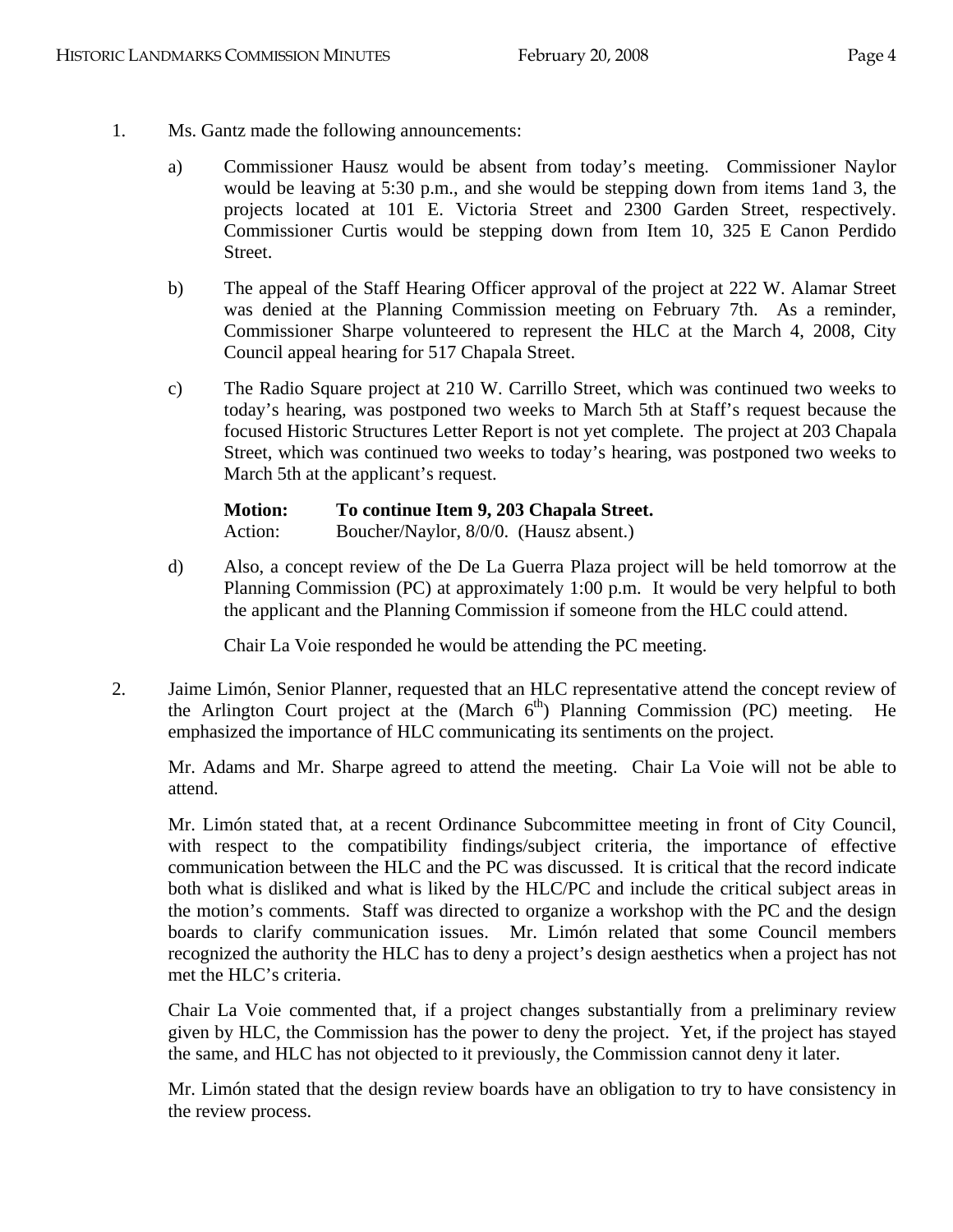- 3. Councilmember Roger Horton advised the Commission that May is scheduled to be proclaimed as Preservation Month. City Council would like to make it more than a proclamation. Different community groups are proposing a variety of events and lectures to take place. Mr. Horton invited the Commission to provide input as to suggestions/ideas that would be of interest to the community during the month of May.
- 4. Chair La Voie announced he would not be attending the next HLC meeting.
- E. Subcommittee Reports.
	- 1. Mr. Adams will be reviewing the list of plant materials for El Pueblo Viejo Landmarks District. The goal is to make it more user-friendly.
	- 2. Jake Jacobus, Associate Planner/Urban Historian, reported that the Designations Subcommittee met and discussed the following: 1) The creation of a priority list for designation of City landmarks. 2) Staff had created a list from the last 13 years of Historic Structures Report to determine which buildings were found to have historic merit and that list will be updated. 3) The creation of a survey of potential historic trees and other landscape features, such as rock walls, throughout the City.

Mr. Jacobus mentioned a tree at 1309 State Street, known as the lyre tree (or the Arlington silk oak). It was said to be the last remaining piece of the original landscape from the Arlington Hotel. The City Arborist had determined that the tree had an incurable fungus and had the potential of dropping heavy branches on passersby below. It was removed for public safety reasons. The owner of the parcel will be proposing a replacement tree at the HLC.

Mr. Adams suggested that the replacement tree be enhanced with ground covers/shrubs.

Mr. Jacobus informed that Rob Rossi updated the Subcommittee of the progress at the Granada Theater. The marquee previously approved by the HLC would be installed today.

F. Possible Ordinance Violations.

Chair La Voie reported that the street tree (camphor tree) in front of the Rochin Adobe was removed and requested Staff to investigate.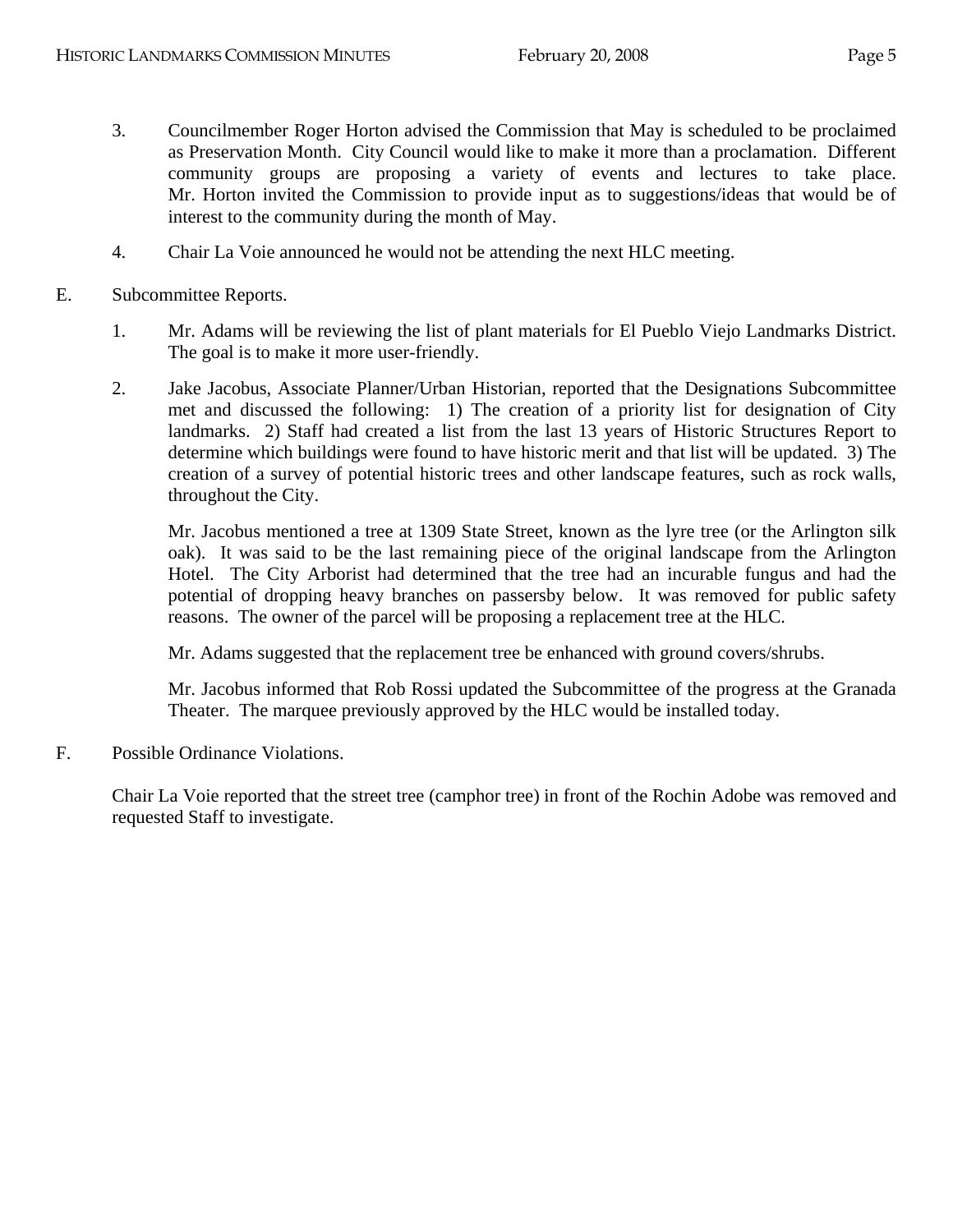# **ARCHAEOLOGY REPORT**

| $\sim$ 1. | 101 E VICTORIA ST |                                       |                                                                                                          | $C-2$ Zone |
|-----------|-------------------|---------------------------------------|----------------------------------------------------------------------------------------------------------|------------|
| (1:58)    |                   | Assessor's Parcel Number: 029-071-013 |                                                                                                          |            |
|           |                   |                                       | Application Number: MST2006-00758                                                                        |            |
|           |                   | Owner: 101 East Victoria              |                                                                                                          |            |
|           |                   | Owner: Nick Schaar                    |                                                                                                          |            |
|           | Architect:        | Cearnal Andrulaitis, LLP              |                                                                                                          |            |
|           |                   |                                       | $(Dron)$ to demolish an evicting two story $11,000$ square feet commercial effice building and construct |            |

(Proposal to demolish an existing two-story 11,900 square foot commercial office building and construct a new three-story 17,443 square foot commercial building comprised of 50 condominium office units on a parcel of approximately 19,000 square feet. Forty-one parking spaces will be provided underground. Planning Commission approval is required for Transfer of Existing Development Rights, a Tentative Subdivision Map, the new Condominium Development, Development Plan Approval findings, and a Modification to provide less than the required amount of parking spaces.)

# **(Review of Phase I Archaeological Resources Report prepared by David Stone and Ken Victorino of Dudek.)**

Staff comments: Susan Gantz, Planning Technician II, stated that Dr. Glassow reviewed the report and concluded that the archaeological investigation supports the report's conclusions and recommendations that, because the proposed project would not have the potential to result in significant impacts on either historic or prehistoric archaeological resources, no mitigation measures are required.

#### **Motion: To accept the report as presented.**

Action: Adams/Sharpe, 7/0/0. (Naylor stepped down. Hausz absent.) Motion carried.

# **FINAL REVIEW**

| 2.     | 813 ANACAPA ST                      |                                                  | C-2 Zone |
|--------|-------------------------------------|--------------------------------------------------|----------|
| (1:58) | <b>Assessor's Parcel Number:</b>    | 037-052-033                                      |          |
|        | <b>Application Number:</b>          | MST2007-00490                                    |          |
|        | Owner:                              | SIMA El Paseo, LP                                |          |
|        | Applicant:                          | Chris Vigilante, Regional Director of Operations |          |
|        | Applicant:                          | Bernard Rosenson, President, Wine Cask, Inc.     |          |
|        | Agent:                              | <b>Preservation Planning Associates</b>          |          |
|        | Landscape Architect: Bob Cunningham |                                                  |          |
|        | <b>Business Name:</b>               | <b>Wine Cask Restaurant</b>                      |          |

(This structure is a City Landmark and is on the National Register of Historic Places: "El Paseo." Unpermitted exterior changes to El Paseo's Wine Cask restaurant including the removal of an existing 80-foot tall eucalyptus tree, removal of the courtyard fountain, replacement of stone pavers, removal of landscaping, repainting building in courtyard, replacement of courtyard lighting, and outdoor dining furniture, plant holders, and portable heaters. This is to abate enforcement case ENF2007-00873 initiated on 8-27-07.)

# **(Final approval of the project is requested.)**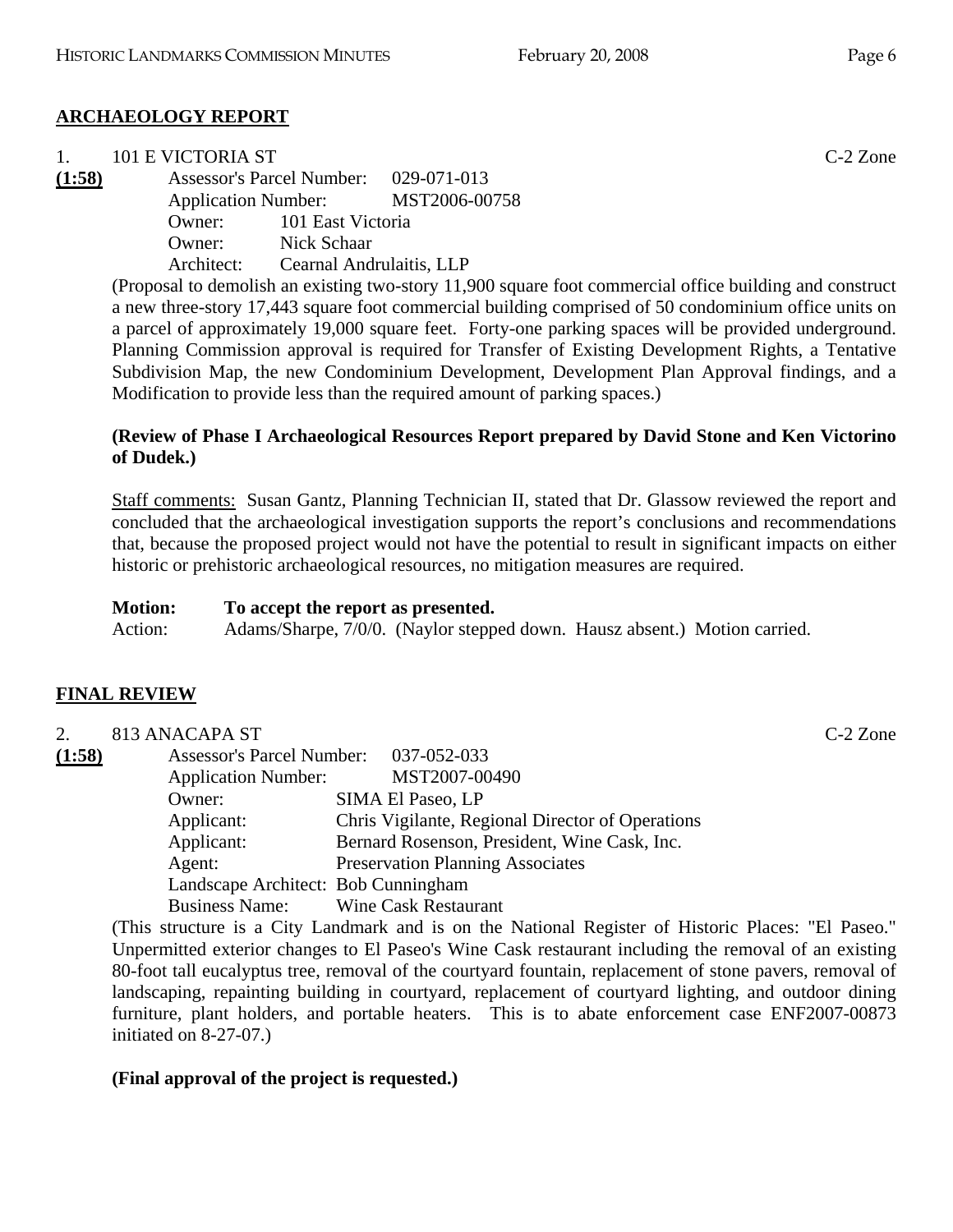Present: Bob Cunningham, Landscape Architect Meg Tibbetts, Arcadia Studio Bernard Rosenson, Wine Cask Owner John Greer, Attorney

Public comment opened at 2:10 p.m.

Kellam De Forest, local resident, commented that the outdoor furniture is important to give character to the patio. The furniture proposed does not fit the guidelines of El Pueblo Viejo District and does not look Spanish or Mexican.

Mary Louise Days, Santa Barbara Trust for Historic Preservation, commented that the landscape architect of record was not being commissioned to supervise and oversee all the proposed landscape work. It is important for a full oversight to be exercised and to not leave it up to citizens or the nonprofit organization to remedy the deprivations.

Public comment closed at 2:13 p.m.

Straw votes: How many Commissioners agree that the proposed furniture is not appropriate? 8/0.

How many Commissioners are opposed to the landscape plan as proposed? 0/8.

Motion: Final approval of the project as submitted.

Action: Pujo. Motion failed due to lack of second.

# **Substitute**

**Motion: Final approval of the landscape plan as submitted with the following conditions and comments: 1)** The landscape installation and any construction work shall be completed by May 15, 2008. **2)** As stated on the drawings, the landscape architect of record shall perform the inspection as required in the plans. **3)** There shall be language in the landscape drawings as to the requirement of supervision by a member of the Santa Barbara Trust for Historic Preservation and include a member of the Wine Cask *Ad Hoc* Subcommittee, preferably the landscape architect. **4)** The landscape work shall be performed by licensed contractors and a licensed landscape contractor for the appropriate portions. **5)** It was recommended that the fountain equipment be covered with either flagstone pavers or some other decorative element to cover the plastic. **6) Proposed patio furniture: a)** The patio furniture is not acceptable in material or color (including chairs, umbrellas, heaters, plant stand.). **b)** It was recommended that wrought iron chairs be proposed. **c)** The furniture proposal shall return in four weeks for Full Board review. **7)** This approval does not include patio heaters.

Action: Adams/Boucher, 8/0/0. (Hausz absent.) Motion carried.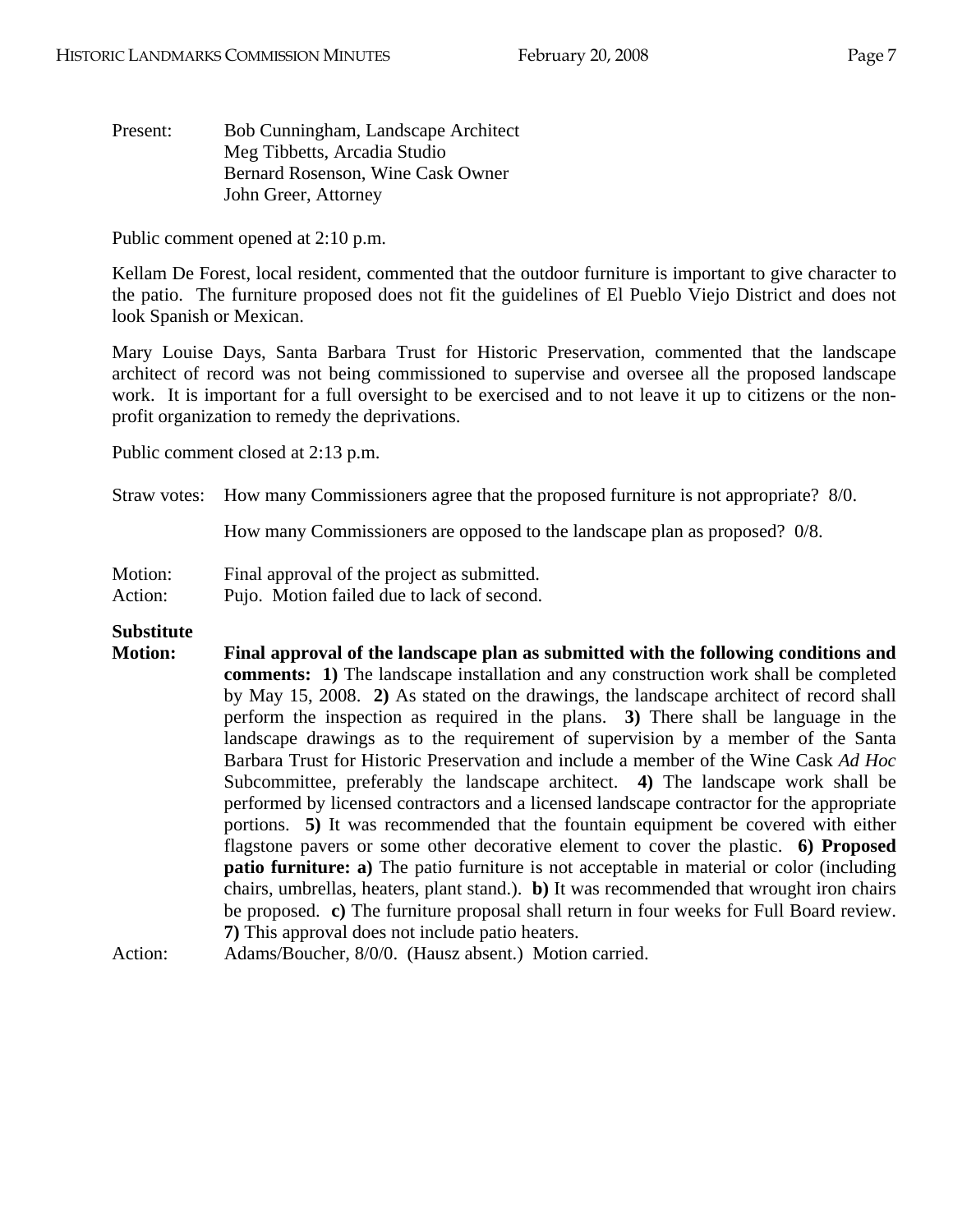# **CONCEPT REVIEW – NEW: PUBLIC HEARING**

#### $3. 2300$  GARDEN ST  $E-1$  Zone

**(2:32)** Assessor's Parcel Number: 025-140-018 Application Number: MST2008-00036 Owner: SRS Garden Street, LLP Applicant: Mary Rose & Associates Architect: Jorge Machin, M2

> (This is a revised Project Description. The former St. Anthony's Seminary is on the City's List of Potential Historic Resources. Proposal to install 10 temporary portable classroom units and two temporary portable restroom units to be used during previously-approved structural upgrades to existing campus buildings. Nine of the units are 24'x40', one of the units is 36'x60', one of the units is 24'x60', and the two bathroom units are 12'x40' for an overall total of 11,520 net square feet. The portable units will be located in the existing play court area and their estimated date of removal is proposed to be September of 2011. The project will also include installation of utilities to accommodate the portable classrooms and temporary relocation of the existing play court area.)

Present: Mary Rose, Applicant Greg Knudson, MNS Engineers Ken Mineau and Patrick Rauber, Appleton & Associates

Public comment opened at 2:56 p.m.

Mary Louise Days, local resident, pointed out that environmental assessment for this project is required and major portions of the historic buildings should be designated. Full archeology studies and monitoring should be done. She suggested that it be in concert with Tina Foss, the Museum Director at Mission Santa Barbara. Ms. Days mentioned that earlier HLC approvals called for landmark designation and would like to see what the Commission would recommend to be designated.

Ms. Gantz responded that architectural monitoring is already a requirement of the project and is called out on the plans.

Public comment closed at 2:57 p.m.

- Straw vote: How many Commissioners would agree that the proposed temporary landscaping is necessary as a mitigation for the proposed temporary buildings? 8/0.
- **Motion: Preliminary approval as submitted and continued two weeks to the Consent Calendar with the following conditions: 1)** Within 60 days, a letter of intent for landmarking the significant buildings on the site shall be submitted to the City Urban Historian. **2)** The topsoil shall be retained and stored on site for three years, and weed control measures shall be incorporated in the stockpiling. **3)** The temporary installations shall be removed in October of the year 2011.
- Action: Boucher/Sharpe, 7/0/0. (Naylor stepped down. Hausz absent.) Motion carried.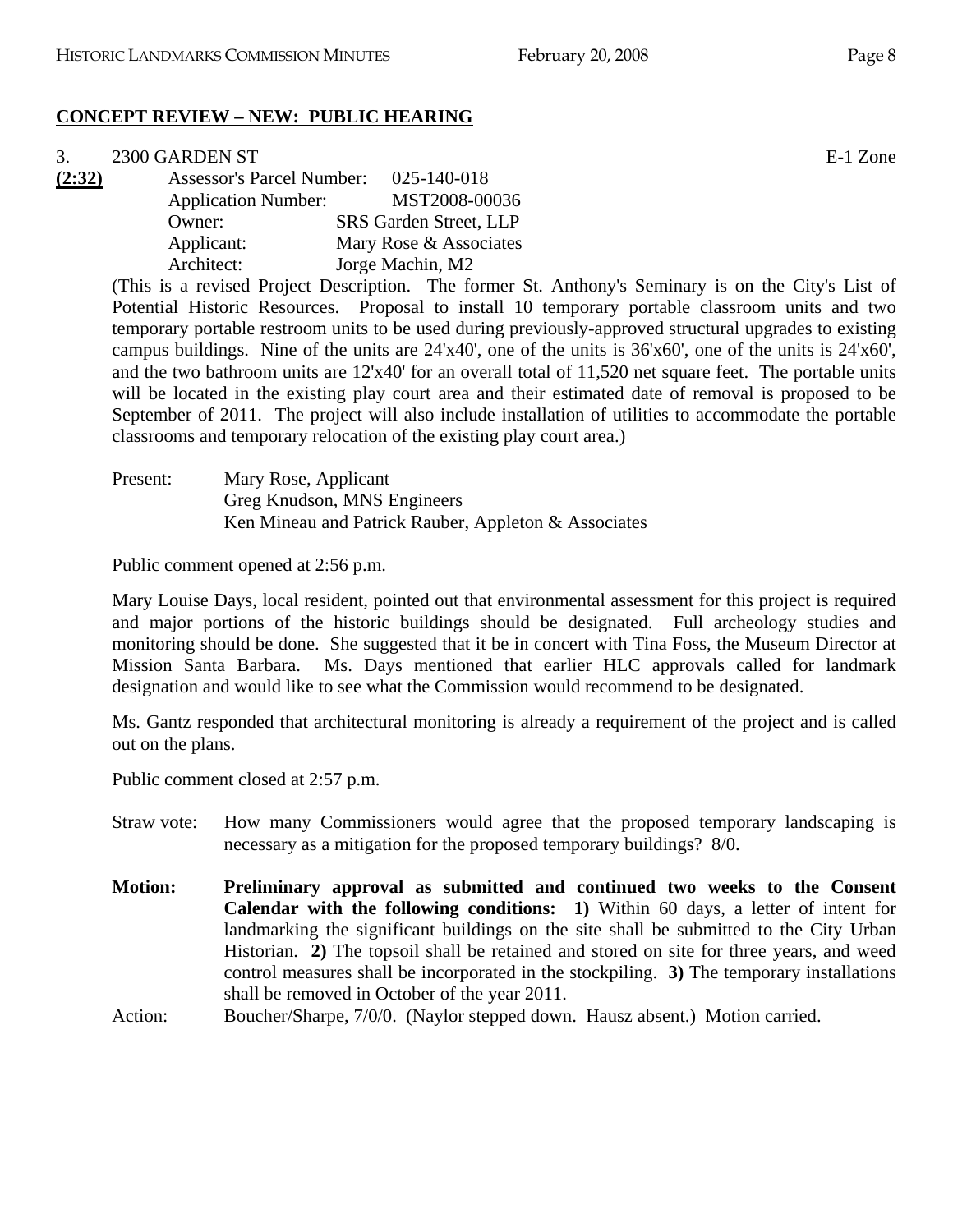# **CONCEPT REVIEW – NEW: PUBLIC HEARING**

Commission approval of a Coastal Development Permit.)

| 4.     | 199 W MONTECITO ST               |                                                                                                          | $C-2/SD-3$ Zone |
|--------|----------------------------------|----------------------------------------------------------------------------------------------------------|-----------------|
| (3:06) | <b>Assessor's Parcel Number:</b> | 033-010-013                                                                                              |                 |
|        | <b>Application Number:</b>       | MST2008-00008                                                                                            |                 |
|        | Owner:                           | Redevelopment Agency of the City of Santa Barbara                                                        |                 |
|        | Applicant:                       | Lynnedee Althouse                                                                                        |                 |
|        | Agent:                           | Michael Berman                                                                                           |                 |
|        | Engineer:                        | <b>HDR</b> Engineering                                                                                   |                 |
|        | Contractor:                      | Pamela Post                                                                                              |                 |
|        |                                  | (Proposal to replace the bridge deck and railing of the Union Pacific railroad bridge over Mission Creek |                 |
|        |                                  | just south of the west end of the Moreton Bay Fig Tree Park. This project will require Planning          |                 |

### **(PROJECT REQUIRES COMPLIANCE WITH PLANNING COMMISSION RESOLUTION NO. 007-08.)**

| Present:       | Pamela Post and Timothy Hazeltine, Post-Hazeltine Associates<br>Dan Meade, Union Pacific<br>Michael Berman, City Environmental Analyst                                                                                                                                                    |
|----------------|-------------------------------------------------------------------------------------------------------------------------------------------------------------------------------------------------------------------------------------------------------------------------------------------|
| <b>Motion:</b> | <b>Continued two weeks to the Consent Calendar with the following comments: 1)</b> The<br>detailing of the railing should be provided. 2) The railing should be as close as possible<br>to the existing design. 3) All other items proposed are to the satisfaction of the<br>Commission. |
| Action:        | Pujo/Boucher, 8/0/0. (Hausz absent.) Motion carried.                                                                                                                                                                                                                                      |

# **CONCEPT REVIEW - NEW**

# 5. 16 E CARRILLO ST C-2 Zone **(3:21)** Assessor's Parcel Number: 039-322-044 Application Number: MST2008-00055 Owner: Masonic Properties Santa Barbara, Inc. Applicant: Gil García Business Name: Santa Barbara Bank & Trust

(Proposal to relocate an existing ATM, replace a storefront window, add new plant pots and light fixtures, and paint a colored band on the exterior of the office of Santa Barbara Bank & Trust.)

# **(ACTION MAY BE TAKEN IF SUFFICIENT INFORMATION IS PROVIDED.)**

Present: Gil García, Architect

**Motion: Continued four weeks with the comment that the Commission is charged to see a restoration to the extent possible of the original base of the building.**  Action: Sharpe/Adams, 8/0/0. (Hausz absent.) Motion carried.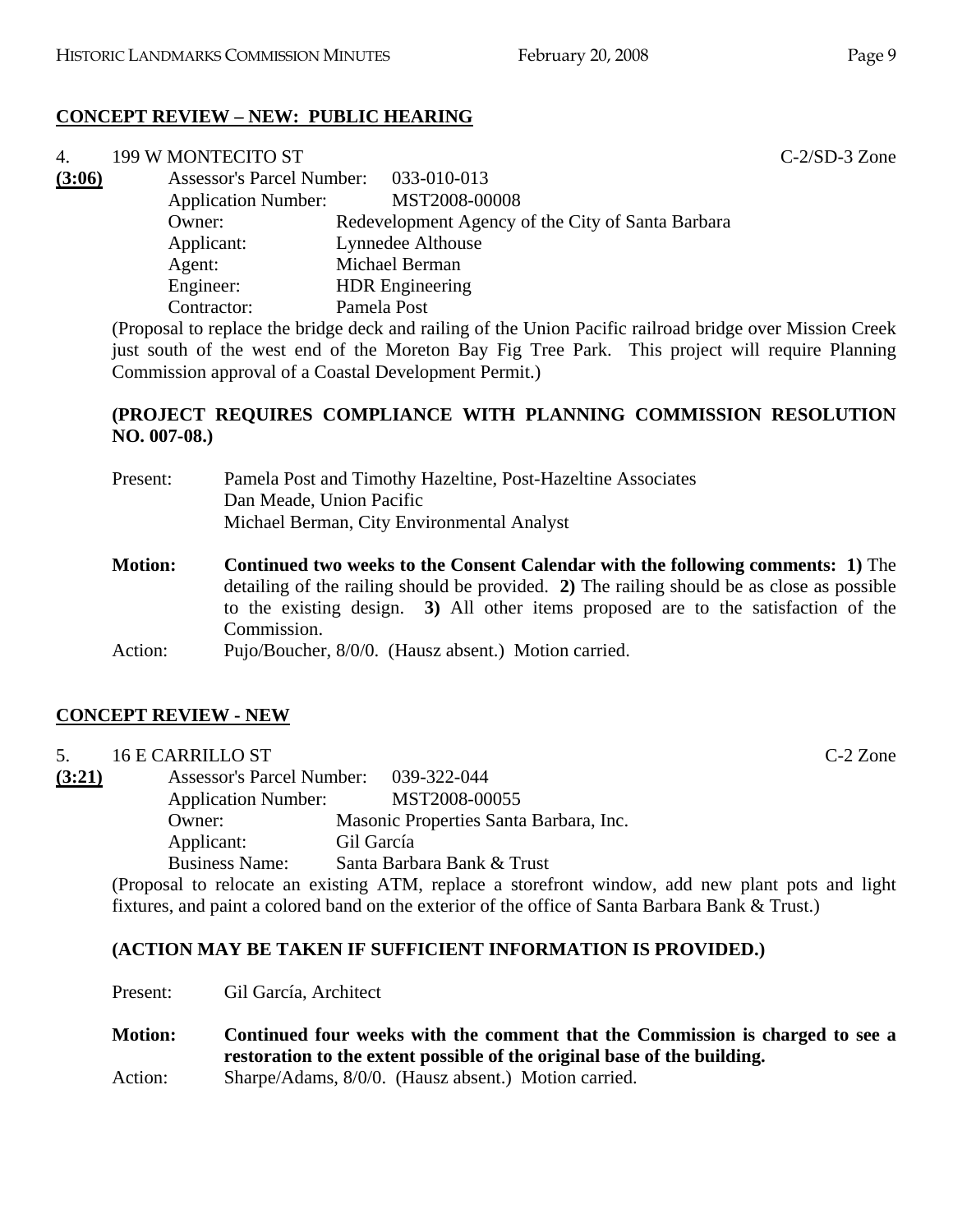# **CONCEPT REVIEW - CONTINUED**

| 6.     | 129 E ANAPAMU ST                      |                                                                                                     | $C-2$ Zone |
|--------|---------------------------------------|-----------------------------------------------------------------------------------------------------|------------|
| (3:39) | Assessor's Parcel Number: 029-121-013 |                                                                                                     |            |
|        | <b>Application Number:</b>            | MST2008-00039                                                                                       |            |
|        | Owner:                                | Bella Anapamu Properties, LLC                                                                       |            |
|        | <b>Business Name:</b>                 | <b>Elements Restaurant</b>                                                                          |            |
|        | Applicant:                            | Mike Calderon                                                                                       |            |
|        | Contractor:                           | <b>Channel Coast Corporation</b>                                                                    |            |
|        |                                       | Proposal to remove deteriorating post beam and trellis on the front porch and replace with new post |            |

(Proposal to remove deteriorating post, beam, and trellis on the front porch and replace with new post and beam and vinyl lattice cover with retractable canvas awning over the exterior patio. The proposal also includes the installation of five exterior hanging gas heaters and new light fixtures.)

#### **(Referred to Full Board from Consent for Second Concept Review.)**

| <b>Motion:</b> | Continued two weeks due to applicant's absence.       |
|----------------|-------------------------------------------------------|
| Action:        | Boucher/Adams, 8/0/0. (Hausz absent.) Motion carried. |

#### **REVIEW AFTER FINAL**

|        | 636 STATE ST               |                                       | C-M Zone |
|--------|----------------------------|---------------------------------------|----------|
| (3:40) |                            | Assessor's Parcel Number: 037-132-001 |          |
|        | <b>Application Number:</b> | MST2007-00257                         |          |
|        | Architect:                 | Kenneth Gruskin                       |          |
|        | Applicant:                 | Derrick Prudigalidad                  |          |
|        | Owner:                     | <b>Gallina Family Trust</b>           |          |
|        | <b>Business Name:</b>      | <b>Verizon Wireless</b>               |          |

(Proposal for exterior alterations of the streetscape facade of an existing commercial building including changes to finishes, doors, and windows. Proposed new signage will be reviewed by the Sign Committee under a separate permit.)

#### **(Referred to Full Board from Consent. Continued Review After Final of proposed change to glazed brick replacement and the addition of rooftop mechanical equipment.)**

Present: Derrick Prudigalidad and Roy Hasson, Permit Place, Inc. Matt Haaland, Verizon Wireless

Public comment opened at 3:56 p.m.

Kellam De Forest, local resident, commented that it is time for this pre-1925 earthquake utilitarian brick building to be replaced by an appropriate Spanish-Revival systemically safe building and that the attempt to convert this facility from a food dispensary into a modern telecommunication store does not work.

Public comment closed at 3:57 p.m.

Straw votes: How many Commissioners would agree to stuccoing the building? 5/3.

How many Commissioners would support painting the building? 3/5.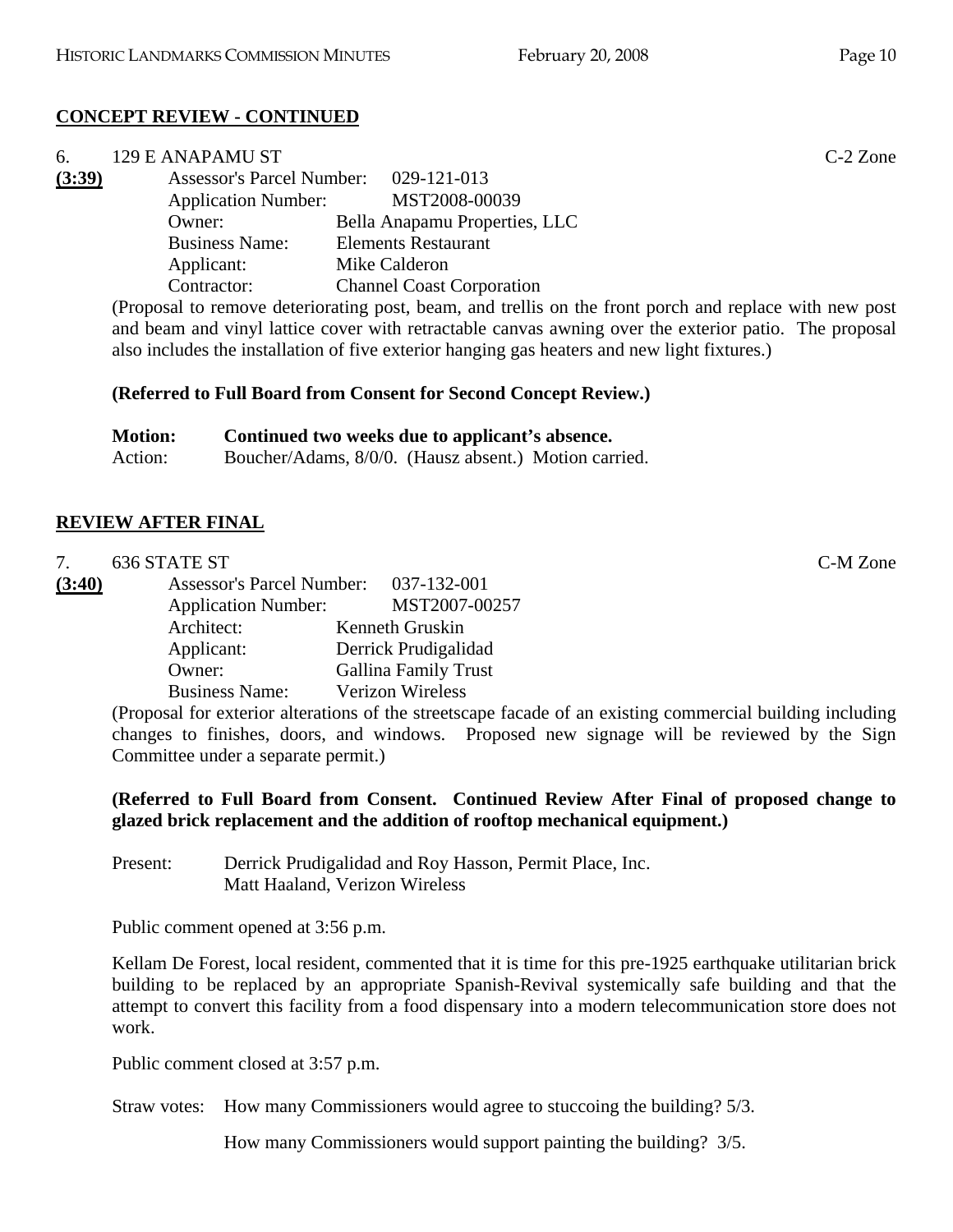- **Motion: Continued two weeks to the Consent Calendar with the following comments: 1)** Replaster the building with a thin coat so that the moldings maintain their profile. It was suggested that the same type of plaster used at the back of the building be used for the remaining of the building. **2)** Paint the building off-white. **3)** The iron struts for the awnings should look more like spears. Avoid the side channels.
- Action: Adams/Sharpe, 7/1/0. (Naylor opposed because she believes the building should be painted and not plastered. Hausz absent.) Motion carried.

#### **\*\* THE COMMISSION RECESSED FROM 4:06 P.M. TO 4:14 P.M. \*\***

#### **CONCEPT REVIEW - NEW**

| 8.     | 100 E CARRILLO ST REC CT         |                                   | P-R Zone |
|--------|----------------------------------|-----------------------------------|----------|
| (4:14) | <b>Assessor's Parcel Number:</b> | 029-291-020                       |          |
|        | <b>Application Number:</b>       | MST2008-00064                     |          |
|        | Owner:                           | City of Santa Barbara             |          |
|        | Architect:                       | Kruger Bensen Ziemer              |          |
|        | <b>Business Name:</b>            | <b>Carrillo Recreation Center</b> |          |

(This is a City Landmark: "Recreation Center and Gymnasium." Proposal for structural upgrades, accessibility improvements to meet ADA requirements, upgrading of mechanical, plumbing and electrical systems, and changes to existing windows and rear stairs.)

# **(PROJECT REQUIRES HISTORIC RESOURCE FINDINGS AND FINDINGS FOR ALTERATIONS TO A CITY LANDMARK. ACTION MAY BE TAKEN IF SUFFICIENT INFORMATION IS PROVIDED.)**

Present: John Schoof, City Principal Engineer Joe Wilcox and Mark McFarlin, KBZ Architects

Public comment opened at 4:30 p.m.

Kellam De Forest, local resident, commented that the state of California has an Historic Building Code and the Department of the Interior has guidelines for the restoration of historic buildings. There should be a period of significance for this historic building.

Mary Louise Days, local resident, commented that an historical report was prepared at the time of designation. There used to be a set of plans that were lent to David Gebhard's architectural drawing collection for safe-keeping at the time the City's buildings were being moved. They are in storage and should be searched at UCSB. Ms. Days questioned why the fireplace in the front room would be removed. She cautioned about the handicap ramp in the back of the building and felt that this is a time to use the Historical Building Code.

Public comment closed at 4:33 p.m.

Mr. Jacobus commented that the fireplace proposed to be removed should remain in place.

Straw vote: How many Commissioners would agree that it would be a shame to lose the vine on the building? 6/2.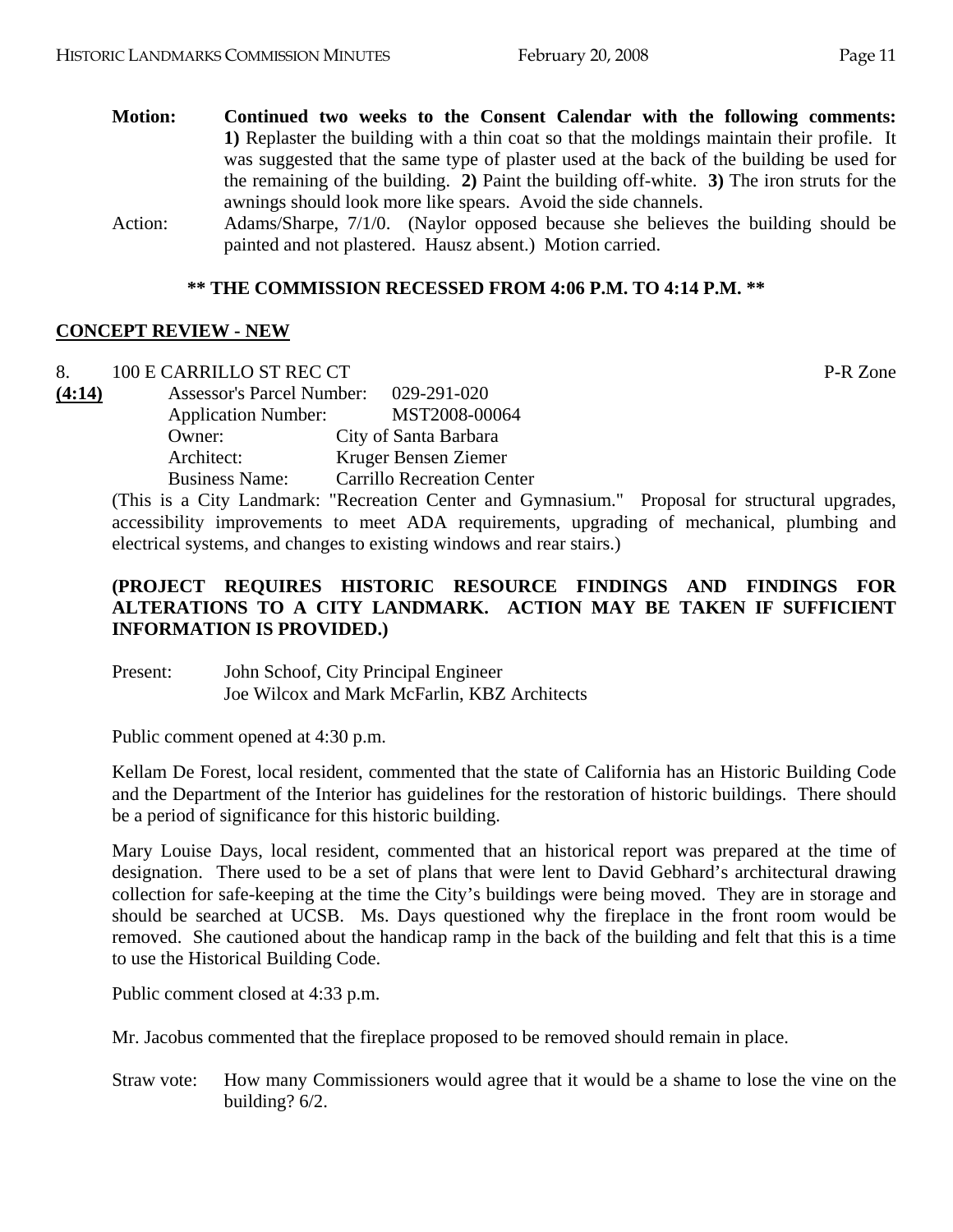| <b>Motion:</b> | <b>Continued indefinitely with the following comments: 1)</b> The Commission appreciates |
|----------------|------------------------------------------------------------------------------------------|
|                | the preservation of this building. 2) The applicant should provide a Focused Letter      |
|                | Report addressing the impacts of the proposal.                                           |
| Action:        | Naylor/Boucher, 8/0/0. (Hausz absent.) Motion carried.                                   |

### **CONCEPT REVIEW - CONTINUED**

#### 9. 203 CHAPALA ST R-4/SD-3 Zone

| <b>Assessor's Parcel Number:</b> | 033-041-001                         |
|----------------------------------|-------------------------------------|
| <b>Application Number:</b>       | MST2007-00634                       |
| Owner:                           | Sanders Family 2006 Revocable Trust |
| Owner:                           | <b>Richard Sanders</b>              |
| Architect:                       | Cearnal Andrulaitis, LLP            |

(This structure is on the City's List of Potential Historic Resources. Proposal to demolish 9,909 square feet of an existing 11,211 square foot commercial building and construct a new three story, 11,884 square foot addition for a total project area of 13,186 square feet. The existing commercial use would be changed to eight residential condominium units consisting of four 3-bedroom units, two 2-bedroom units, and two 1-bedroom units. The maximum building height would be 37'-0". Parking on this 20,553 square foot parcel would be provided in eight private garages, two carports, and two uncovered parking spaces, with two guest parking spaces also being provided. Planning Commission approval will be required for a tentative subdivision map, a Coastal Development Permit, and approval of a condominium development.)

#### **(Third Concept Review.)**

#### **(PROJECT REQUIRES ENVIRONMENTAL ASSESSMENT AND PLANNING COMMISSION APPROVAL.)**

**This item was postponed two weeks at applicant's request.** 

# **CONCEPT REVIEW (NEW) – Referred from the Consent Calendar**

|        | 1903 STATE ST                    |                                                                               | $C-2$ Zone |
|--------|----------------------------------|-------------------------------------------------------------------------------|------------|
| (4:46) | <b>Assessor's Parcel Number:</b> | 025-371-012                                                                   |            |
|        | <b>Application Number:</b>       | MST2008-00070                                                                 |            |
|        | Owner:                           | Harrison Bull                                                                 |            |
|        | Architect:                       | Charles McClure, Landscape Architect                                          |            |
|        | <b>Business Name:</b>            | Re/Max                                                                        |            |
|        |                                  | (Proposal for approval of an as-built landscape plan to abate ENF2006-00615.) |            |

Present: Chuck McClure and Michelle Hochrein, Landscape Architects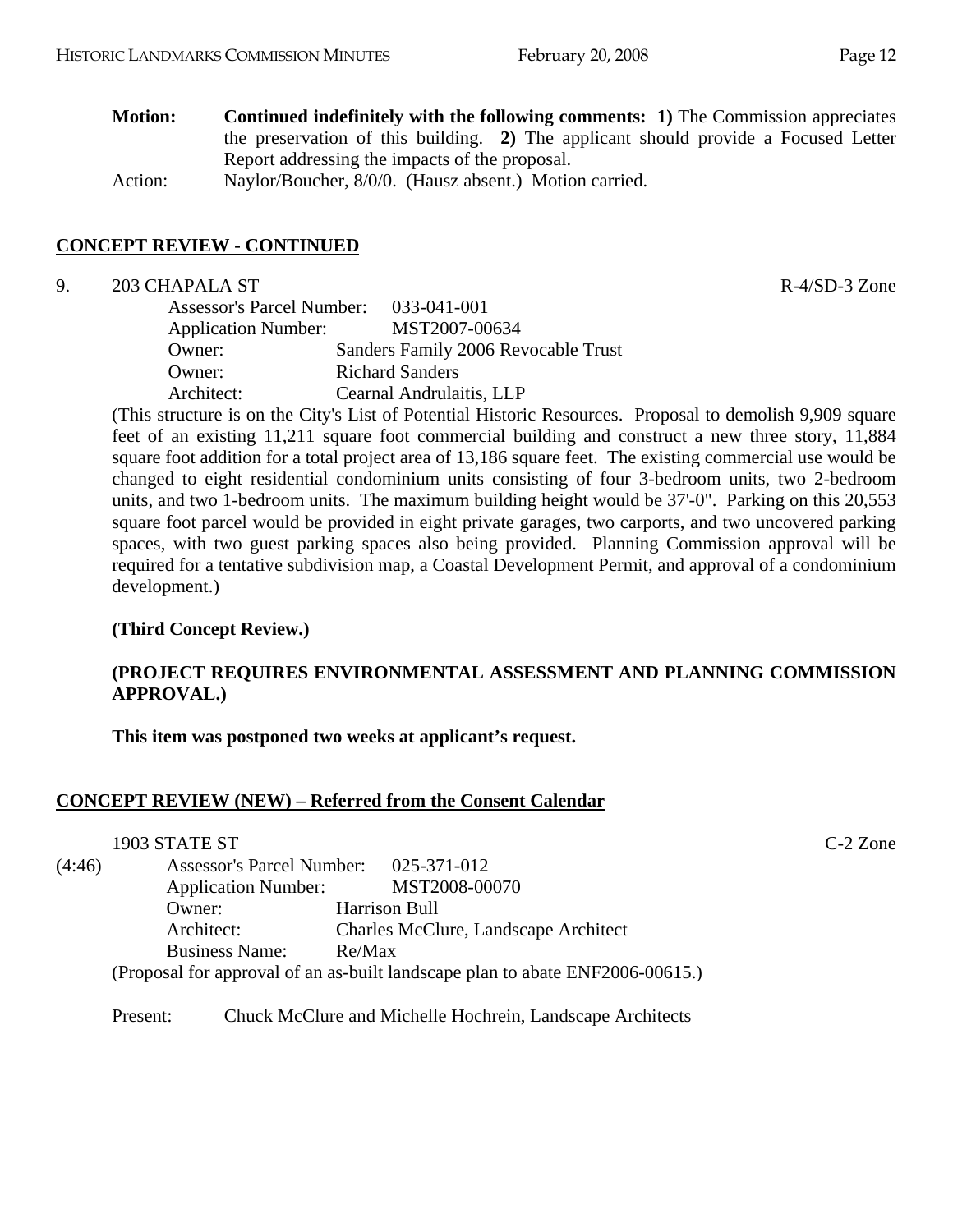Public comment opened at 4:56 p.m.

Kathiann Brown, local resident, commented on the history of tree cutting violations on the property. She requested that trees that were removed be replaced and landscaping be installed that is compatible with the architecture and drought tolerant. Ms. Brown would like to see adherence to proper tree pruning techniques and to the City Ordinance with respect to trees. She also mentioned a sandwich sign on the site that needs to be removed.

Public comment closed at 4:58 p.m.

Motion: Continued two weeks with the following comments: **1)** The unpermitted signage, including lighting, on the site should be removed. **2)** Remove or provide a substitute design for the handrail appropriate to the style of the building for any new handrails installed in the past two years, including the handicap access ramp from State Street. **3)** Provide a landscape plan indicating replacement of the same number of trees as previously existed on site, adequate foundation planting, and framing and screening of the building. **4)** Pay attention to the planting of street trees.

#### **Motion: To reopen the item for the motion to be made and seconded.**

- Action: Sharpe/Adams, 8/0/0. (Hausz absent.) Motion carried.
- **Motion:** Continued two weeks with the following comments: 1) The unpermitted signage, including lighting, on the site should be removed. **2)** Remove or provide a substitute design for the handrail appropriate to the style of the building for any new handrails installed in the past two years, including the handicap access ramp from State Street. **3)** Provide a landscape plan indicating replacement of the same number of trees as previously existed on site, adequate foundation planting, and framing and screening of the building. **4)** Pay attention to the planting of street trees. Action: Pujo/Boucher, 8/0/0. (Hausz absent.) Motion carried.

# **PRELIMINARY REVIEW**

10. 325 E CANON PERDIDO ST C-2 Zone

**(5:02)** Assessor's Parcel Number: 029-301-018 Application Number: MST2007-00329 Owner: Ken Olsen Architect: Carl Schneider

(This is a revised project description: Proposed demolition of an existing 929 square foot single-family residence and construction of a new 2,030 square foot three-story residence and 519 square foot basement-level two-car garage. Zoning modifications are being requested for encroachment into three setbacks on this 3,515 square foot parcel. A total of 350 cubic yards of grading excavation will be required.)

# **(Preliminary approval of the project is requested.)**

**(PROJECT REQUIRES COMPLIANCE WITH STAFF HEARING OFFICER RESOLUTION NO. 106-07.)**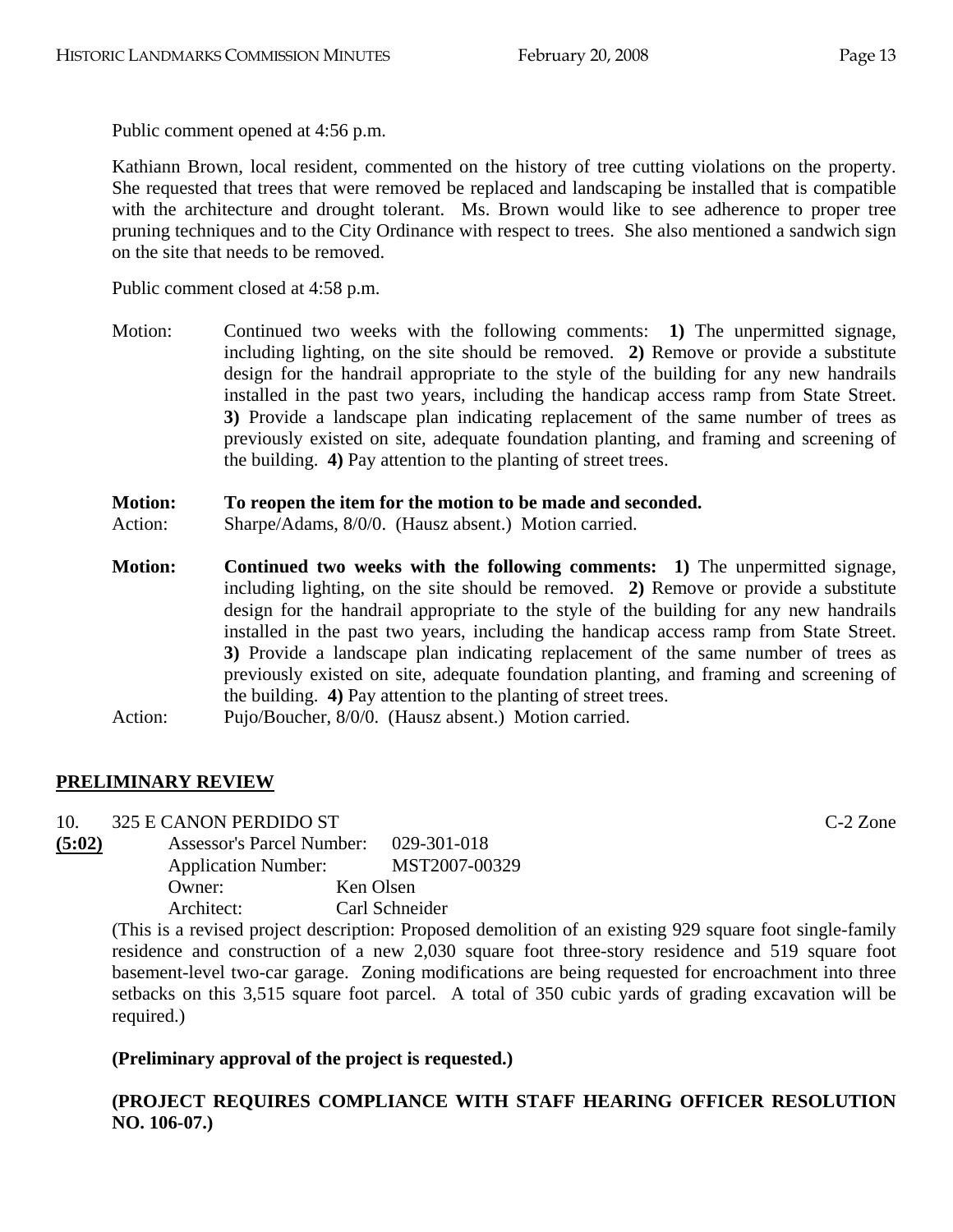Present: Carl Schneider, Architect

**Motion: Preliminary approval and continued indefinitely to the Consent Calendar with the following comments: 1)** Add some embellishment, with restraint, at the top of the tower. **2)** It was suggested that the light and the address number be switched. Action: Pujo/Sharpe, 7/0/0. (Hausz absent. Curtis stepped down.) Motion carried.

#### **\*\* THE COMMISSION RECESSED FROM 5:15 P.M. TO 5:16 P.M. \*\***

# **CONCEPT REVIEW - CONTINUED**

11. 1230 STATE ST C-2 Zone

**(5:16)** Assessor's Parcel Number: 039-183-027 Application Number: MST2008-00049 Architect: Henry Lenny Owner: Ray Mahboob

(This is a Structure of Merit: "Upper Hawley Block, 1887." Proposal to replace storefront doors and windows in same size openings and materials.)

#### **(Second Concept Review.)**

### **(ACTION MAY BE TAKEN IF SUFFICIENT INFORMATION IS PROVIDED.)**

| Present:       | Henry Lenny, Architect                                                                        |
|----------------|-----------------------------------------------------------------------------------------------|
| <b>Motion:</b> | Preliminary approval and final drawings shall return to the Consent Calendar in<br>two weeks. |
| Action:        | Sharpe/Boucher, 8/0/0. (Hausz absent.) Motion carried.                                        |

G. Adjournment.

| <b>Motion:</b> | To adjourn the meeting.                             |  |
|----------------|-----------------------------------------------------|--|
| Action:        | Pujo/Murray, 8/0/0. (Hausz absent.) Motion carried. |  |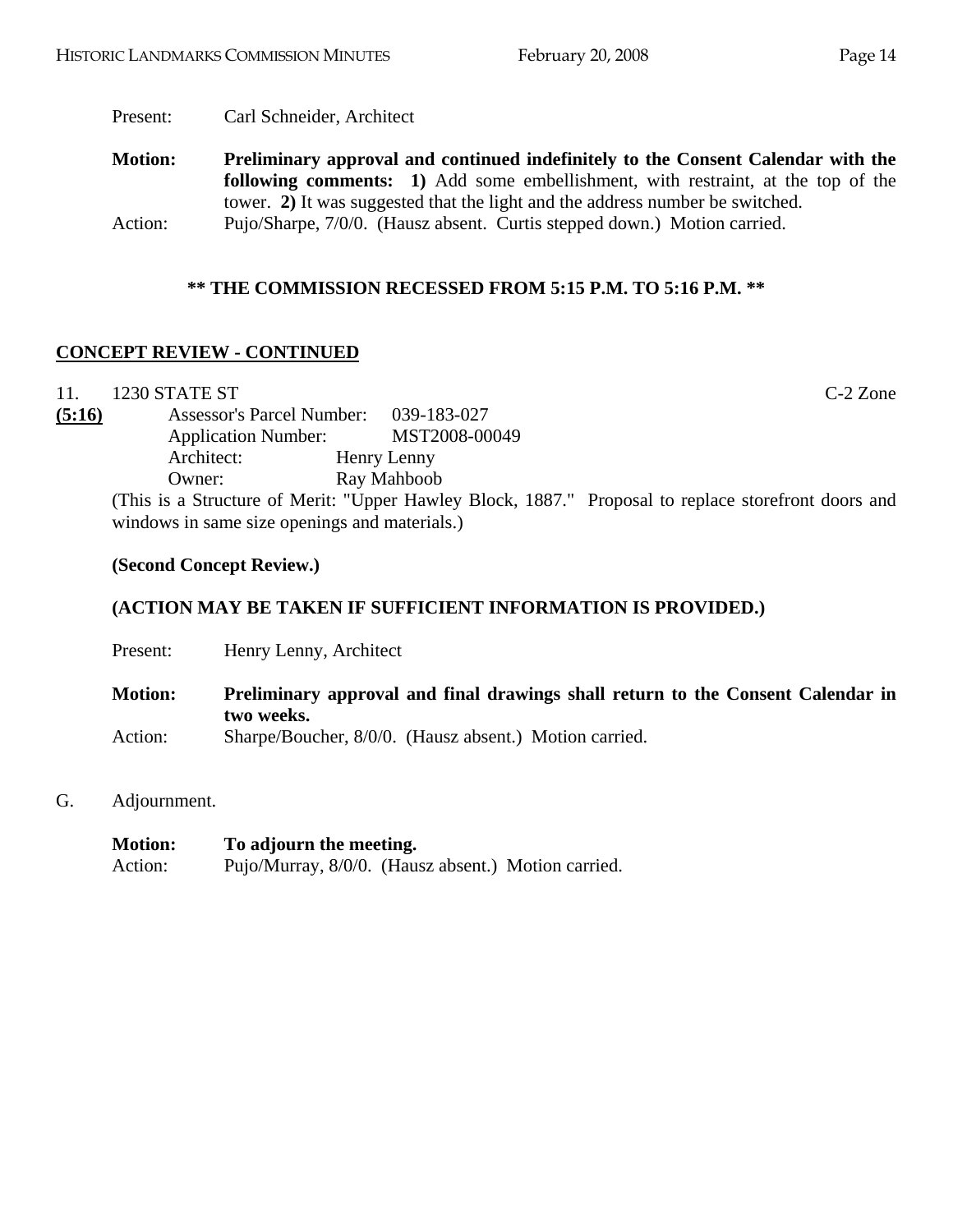# **CONSENT CALENDAR**

# **FINAL REVIEW**

A. 21 E ANAPAMU ST C-2 Zone Assessor's Parcel Number: 039-183-043 Application Number: MST2007-00510 Owner/Applicant: City of Santa Barbara Redevelopment Agency Landscape Architect: Katie O'Reilly-Rogers

(This is a revised project description. Proposal for a new 3,420 square foot public urban park on an undeveloped lot. The proposal includes new landscaping, public sidewalk, and an ADA access ramp for 25 E. Anapamu Street. The design team is coordinating with Visual Art in Public Places to develop opportunities for public art display.)

# **(Final Approval of the project is requested.)**

# **Final approval as submitted.**

# **NEW ITEM**

| <b>B</b> . | 138 E CANON PERDIDO ST                                     |                               | $C-2$ Zone |
|------------|------------------------------------------------------------|-------------------------------|------------|
|            | <b>Assessor's Parcel Number:</b>                           | 031-011-004                   |            |
|            | <b>Application Number:</b>                                 | MST2008-00063                 |            |
|            | Owner:                                                     | Pueblo Viejo Properties, Ltd. |            |
|            | Applicant:                                                 | Joseph Swain                  |            |
|            | Contractor:                                                | <b>Bob's Canvas Shop</b>      |            |
|            | <b>Business Name:</b>                                      | Pizza Perdido                 |            |
|            | (Proposal to install a new awning at the front elevation.) |                               |            |

# **Postponed two weeks at the applicant's request.**

# **REVIEW AFTER FINAL**

C. 121 W CARRILLO ST C-2 Zone

| <b>Assessor's Parcel Number:</b> | 039-313-022             |
|----------------------------------|-------------------------|
| <b>Application Number:</b>       | MST2007-00493           |
| Owner:                           | City of Santa Barbara   |
| Architect:                       | <b>KBZ</b> Architects   |
| <b>Business Name:</b>            | City Fire Station No. 1 |

(Proposal for a seismic upgrade, remodel of first floor offices and second floor dormitory, ADA compliance work, new elevator, and a 515 square foot addition.)

**(Review After Final of temporary installation of portable trailers during construction of this project. Trailers would remain in place for a period not to exceed nine months.)**

**Final approval of Review After Final as submitted.**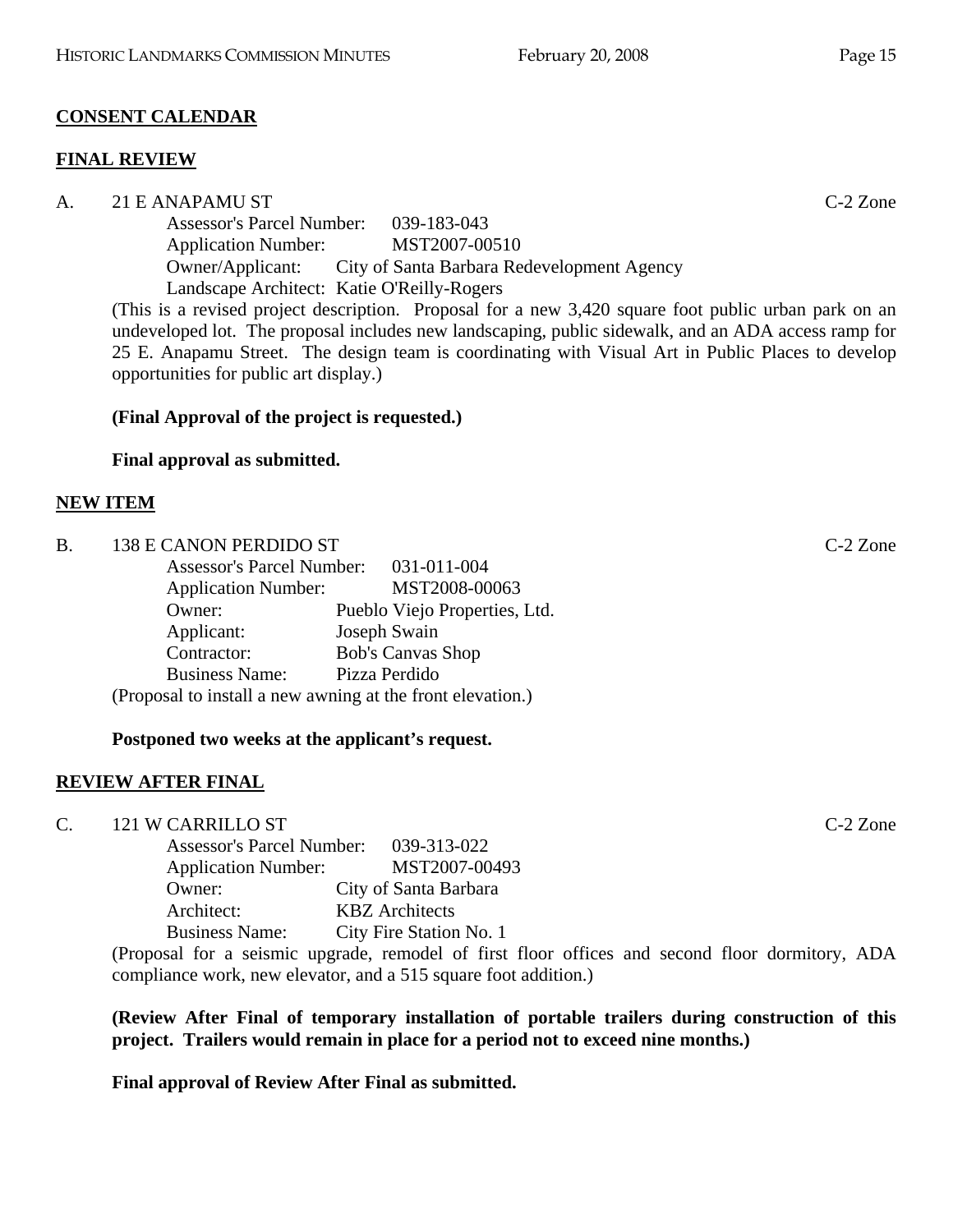# **NEW ITEM**

| D. | 301 PASEO NUEVO            |                                                                          | $C-2$ Zone |
|----|----------------------------|--------------------------------------------------------------------------|------------|
|    |                            | Assessor's Parcel Number: 037-400-015                                    |            |
|    | <b>Application Number:</b> | MST2008-00075                                                            |            |
|    | Owner:                     | Santa Barbara Redevelopment Agency                                       |            |
|    | Applicant:                 | Paseo Nuevo Associates                                                   |            |
|    | Agent:                     | Glen Morris                                                              |            |
|    | <b>Business Name:</b>      | Aerie                                                                    |            |
|    |                            | (Proposal for a storefront alteration to a retail space in Paseo Nuevo.) |            |

**Final approval with the following comment and conditions: 1)** The wood stain sample is approved as submitted. **2)** Signage shall be approved by the Sign Committee. **3)** All glass shall be clear. **4)** Bulkhead shall be 10 inches tall. **5)** Santa Barbara sandstone shall match that used at American Eagle. **6)** Pavers outside entry door shall be Santa Barbara sandstone. **7)** All recesses shall match the existing storefront recess.

#### **CONTINUED ITEM**

| E. | 721 LAGUNA ST                         |                                         | R-3 Zone |
|----|---------------------------------------|-----------------------------------------|----------|
|    | Assessor's Parcel Number: 031-091-008 |                                         |          |
|    | <b>Application Number:</b>            | MST2007-00422                           |          |
|    | Owner:                                | City of Santa Barbara Housing Authority |          |
|    | Applicant:                            | <b>Christine Pierron</b>                |          |

(Proposal for alterations to the building housing the Community Room of the Presidio Springs residential development. The proposed project includes a new roof with four new skylights, replacement of existing windows and doors, and a new entry at the gable end of the building. Also proposed is the demolition of an exterior six foot tall wall, upgraded hardscaping, and an interior remodel.)

#### **(Second Concept Review.)**

**Final approval as submitted with colors to match the existing adjacent walls.** 

#### **FINAL REVIEW**

#### F. 102 E PUEBLO ST E-1 Zone

 Assessor's Parcel Number: 025-201-024 Application Number: MST2006-00451 Owner: Melville Sahyun Designer: Steve Morando

(This structure is on the City's List of Potential Historic Resources as being eligible for Structure of Merit status. This is a revised project. Proposal for a two-story addition and remodel of an existing onestory single-family residence located in the Mission Area Special Design District. The proposal includes a 909 square foot first- and second-story addition, a second-story deck, interior and exterior remodeling, and a roof-mounted solar array. The project would result in a 3,240 square foot two-story dwelling with the existing detached garage, greenhouse, and accessory building to remain on the 15,947 square foot lot. Modifications are requested for exterior remodeling in the setbacks.)